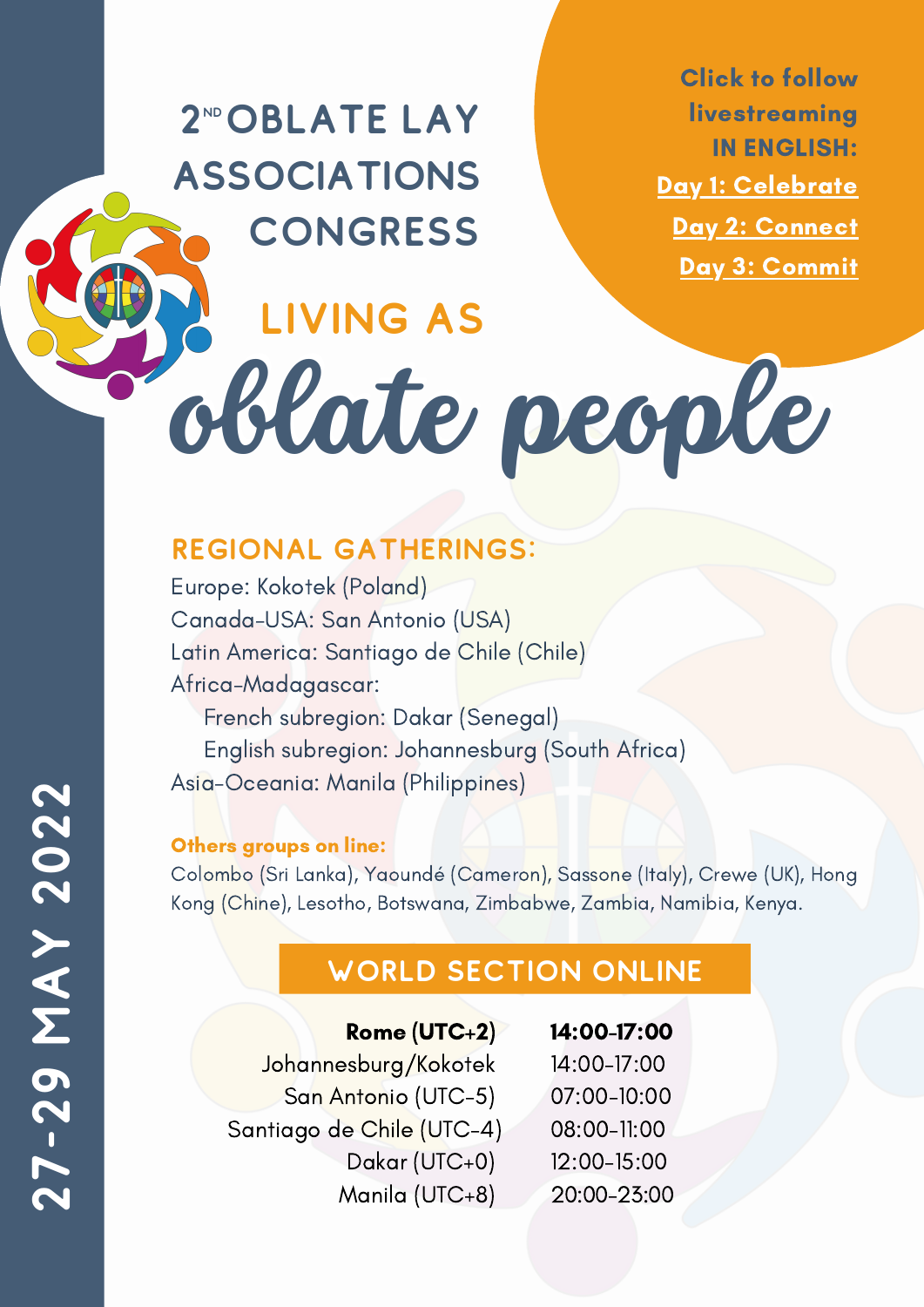

Connections – Technical test (For the groups in Zoom) Greetings connecting with the Regions Peter Stoll OMI (Rome), Pauline Thomas (UK) Opening ceremony Louis Lougen OMI (Superior General) Liturgy of Thanksgiving Philippines Team Introduction to the Congress David Muñoz OMI (USA), Mary Tyrrell (UK) Presentation: A historical framework of Oblate Lay Associations from the Founder until recent times Fabio Ciardi OMI (Italy) Celebrating our experiences of Oblate Lay Associations around the world Presentations of experiences from the different regions Asia/Oceania, Africa/Madagascar Impressions from the presentations 13.45 14.00 14.10 14.15 14.30 14.45 15.00

- Break 15.45
- Presentations of experiences from the different regions Europe, Latin America/Caribbean, Canada/U.S.A. Impressions from the presentations 16.00
- Closing Remarks 16.55

th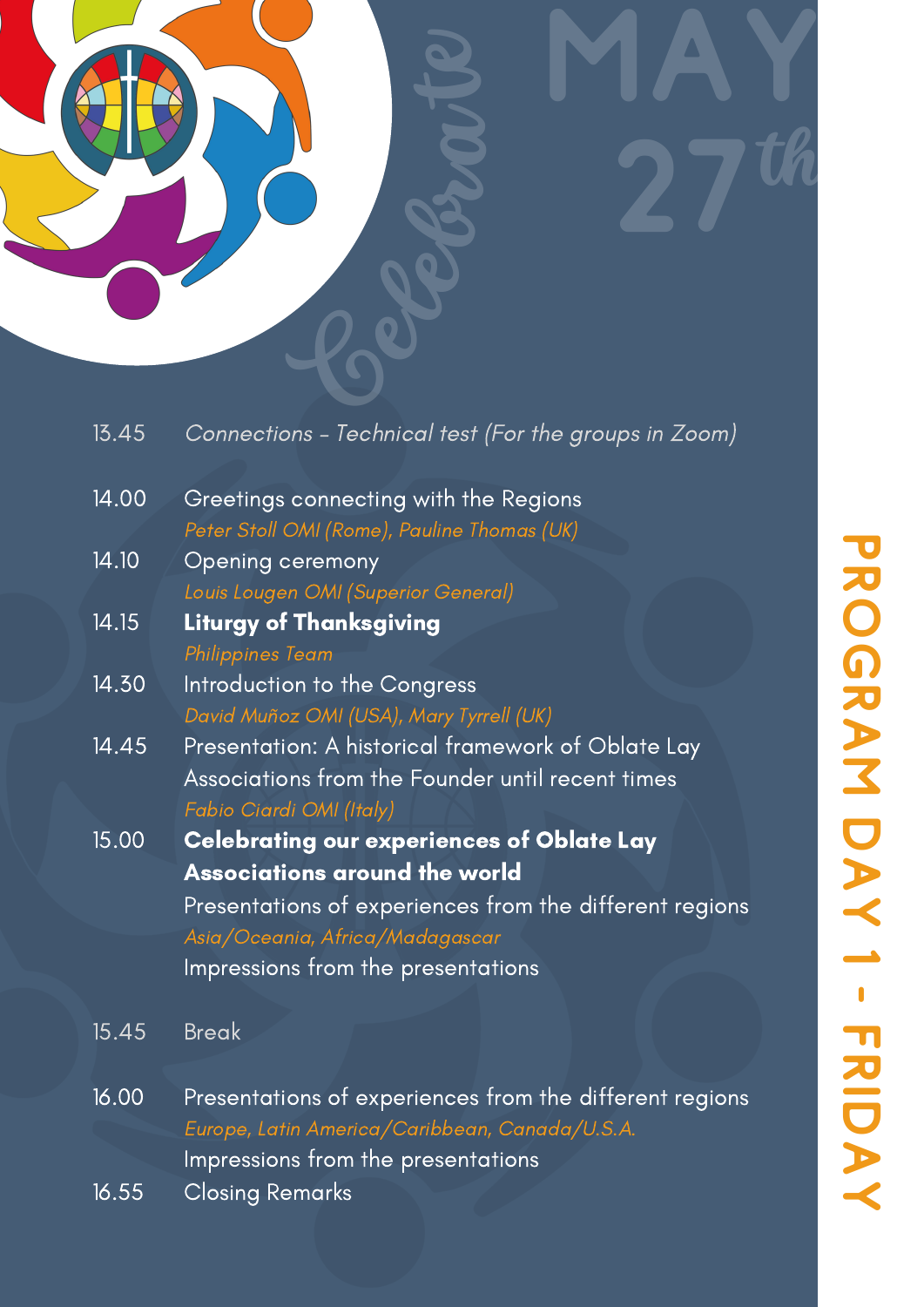# Con ne B MAY 28 th

| 14.00              | Initial prayer<br>Latin American Team                                                                                                                                                                                                                                                                                                                                                                                                                                                                                                                                                          |
|--------------------|------------------------------------------------------------------------------------------------------------------------------------------------------------------------------------------------------------------------------------------------------------------------------------------------------------------------------------------------------------------------------------------------------------------------------------------------------------------------------------------------------------------------------------------------------------------------------------------------|
| 14.10              | The experience of laity involved in Historical<br>Gatherings of around the charism<br>• Aix 96 Congress<br>Emanuele Rossini (Italy)<br>General Commission of Oblates and Lay people<br>David López OMI (Spain)<br><b>General Chapters</b><br>$\bullet$<br>Sandra Prather (Canada)                                                                                                                                                                                                                                                                                                              |
| 14.45              | Presentation: The Laity have a call to live the Charism as<br>Oblate people<br>Scott Woodward (USA)                                                                                                                                                                                                                                                                                                                                                                                                                                                                                            |
| $\overline{15.00}$ | Presentation: Examples of significant Lay oblates in history<br>Sebastián Cortés (Chile)                                                                                                                                                                                                                                                                                                                                                                                                                                                                                                       |
| 15.25              | <b>Break</b>                                                                                                                                                                                                                                                                                                                                                                                                                                                                                                                                                                                   |
| 15.40              | <b>Experiences in collaboration Past and Future hopes</b><br>The Oblate experience. How Oblates have been<br>$\bullet$<br>enriched in working with the laity<br>Carlos Renedo OMI (Spain), Felix Rehbock OMI (Germany)<br>• The experience of the youth<br>Lucía Martínez (Argentina), Youth from Africa<br>The experience of families<br>$\bullet$<br>Mark & Darcie Lich (Canada), Emma & Kyle Hoad (Australia)<br>• The experience of HOMI's<br>Josef Veselský (Czech Rep.), Zenaida & Pedro (Venezuela)<br>The experience of MAMI<br>Mildred March (South Africa), Stefano Dominici (Italy) |
| 16.45              | Closing remarks                                                                                                                                                                                                                                                                                                                                                                                                                                                                                                                                                                                |